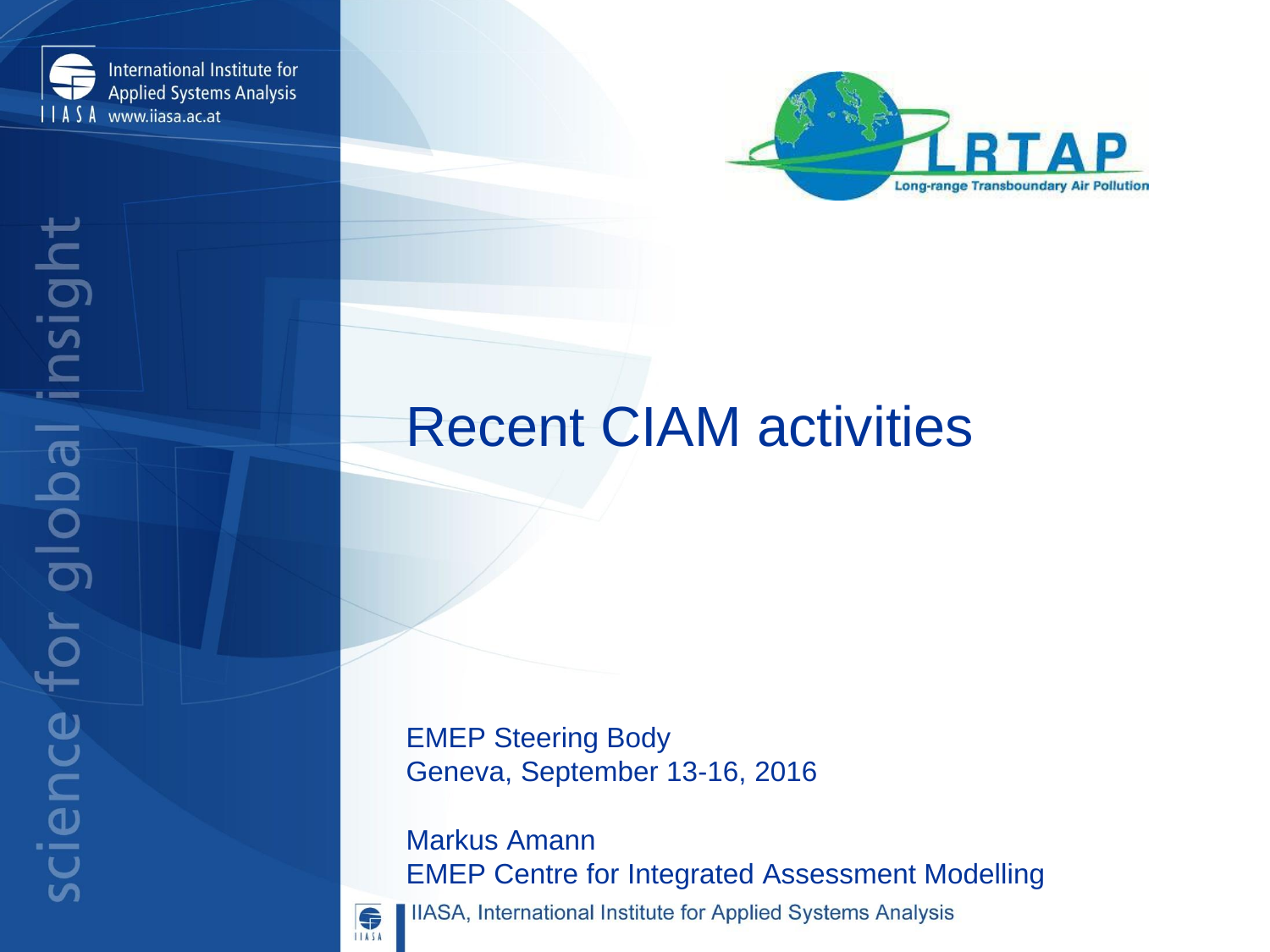### **Some CIAM activities**

• Serbia, Montenegro, Kosovo, Bosnia-H. distinguished in GAINS, with data on inventories, legislation, projections, dispersion and impacts

- Bilateral consultations, catching up with living inventories
	- Some discrepancies remain, and new emerge
	- National projections seem strategic, ignoring new legislation
	- Major incoherence in PM inventories (condensables)

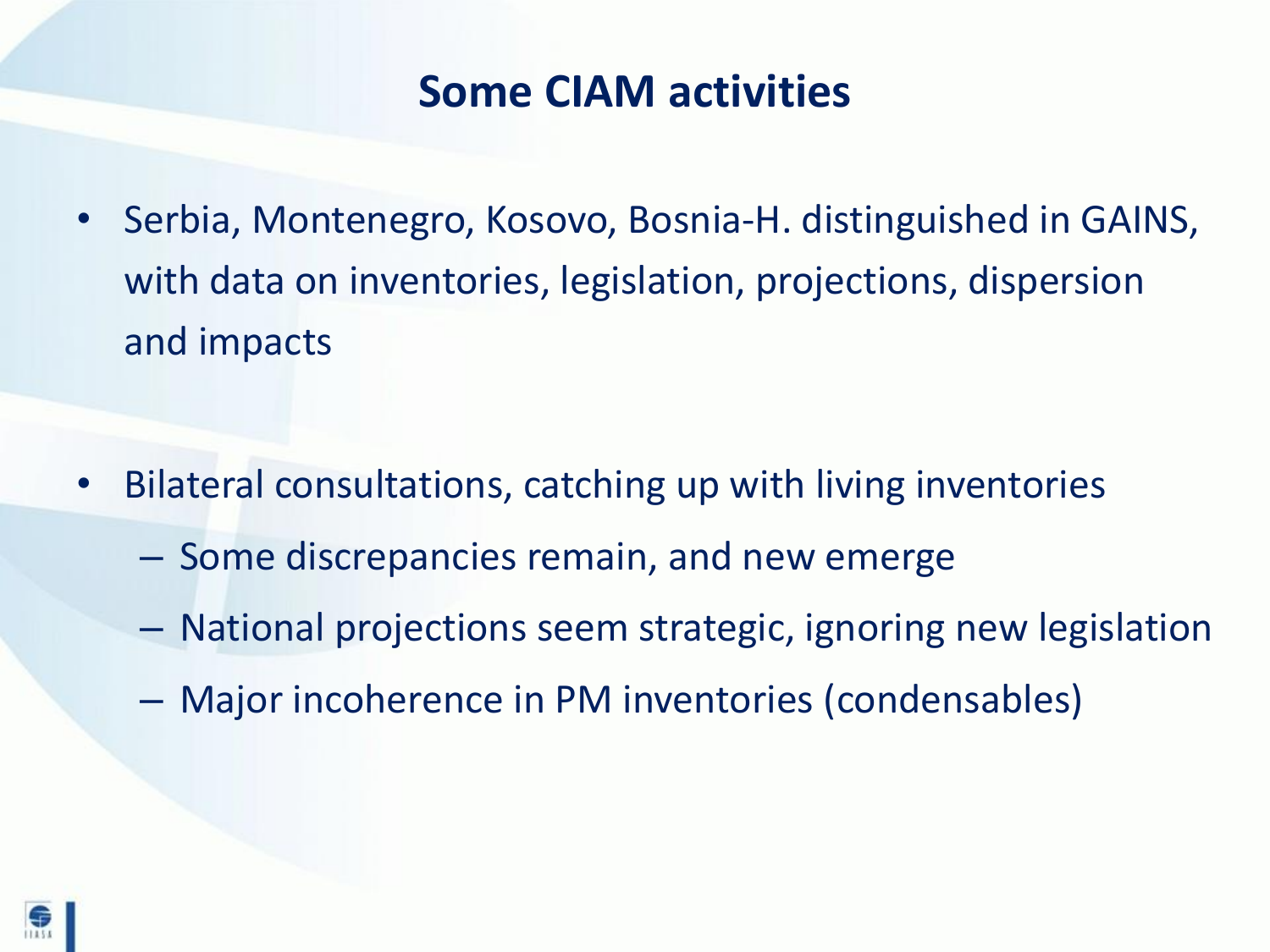# **Modelling the consequences of enhanced road emission standards**



Hypothetical Euro 7/VII scenarios: emission standards ~1/3 of Euro 6/VI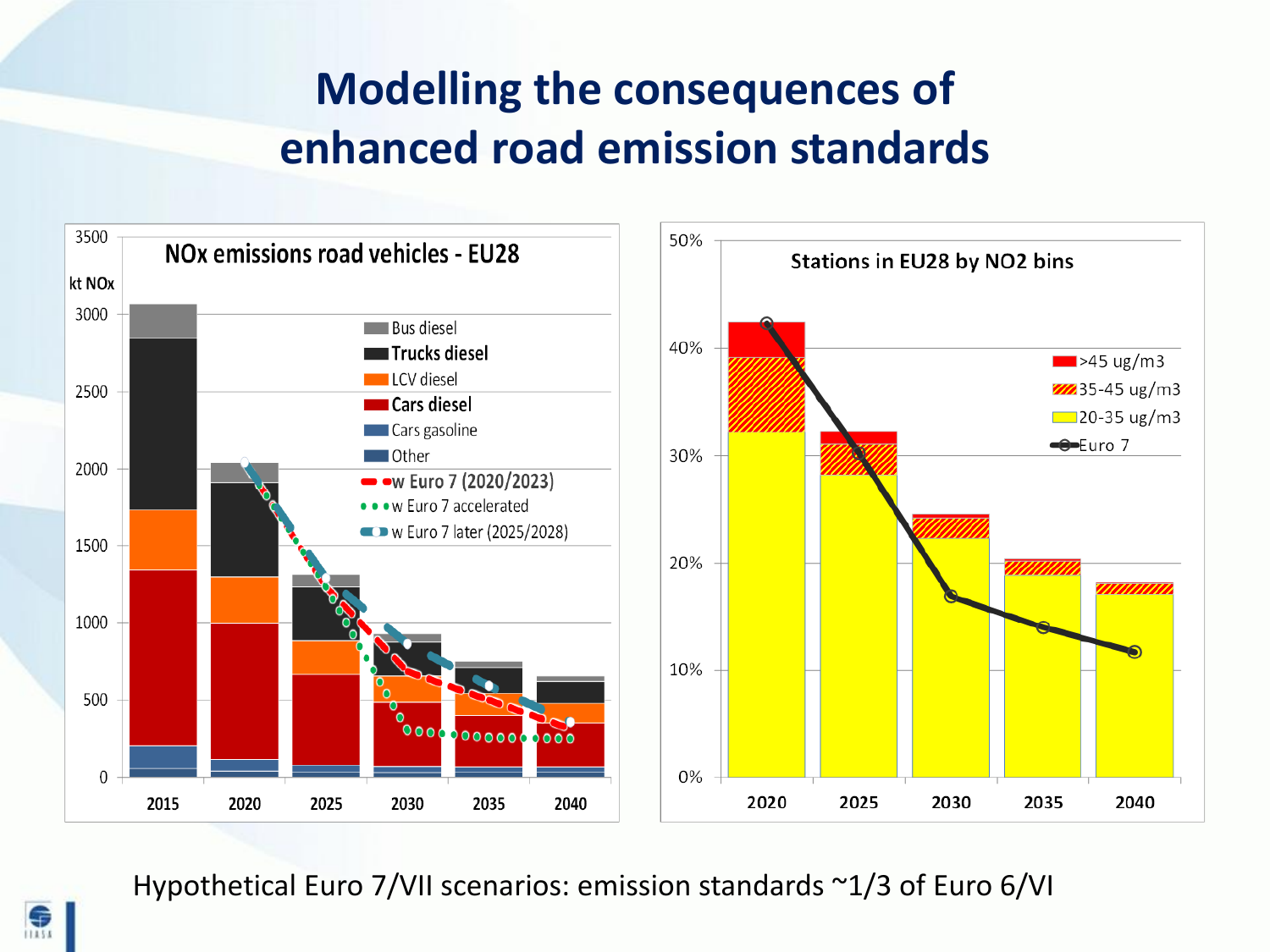### **New biodiversity indicators**

• The **monetized biodiversity benefits** of an illustrative scenario that reduces excess N deposition by an additional 2% **are 1.5-10 times higher** than the costs, depending on the methodology for valuation of biodiversity.

- To **protect biodiversity** from air pollution threats, an effective strategy should reduce emissions
	- $-$  of NH<sub>3</sub> in Europe, to halt the loss of biodiversity,
	- $-$  and of CH<sub>4</sub> at the hemispheric scale, to reduce ozone damage.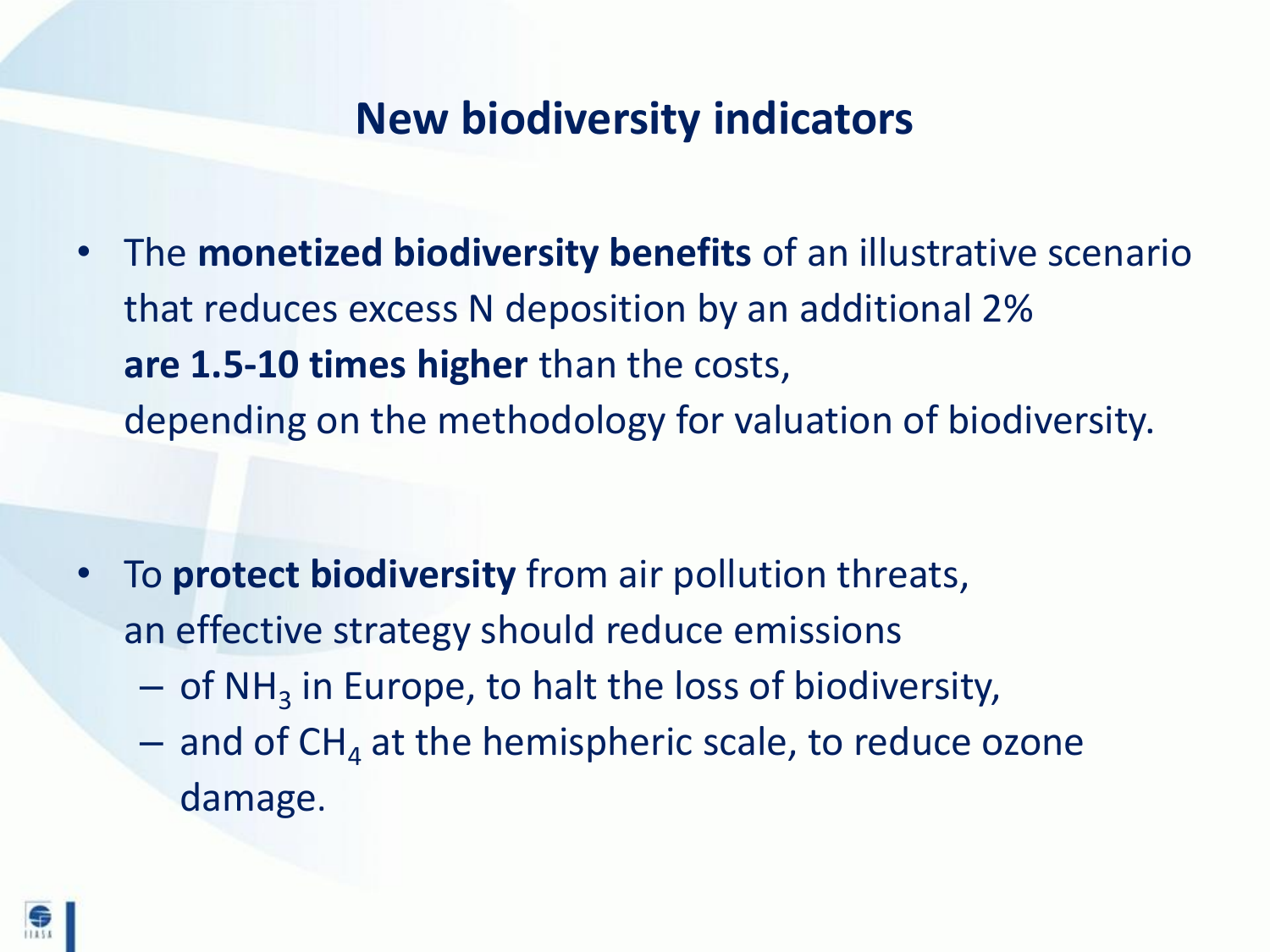### **80% of NH<sup>3</sup> emissions emerge from 5% of the farms in the EU**



Source: IIASA-GAINS

The NEC proposal suggests measures for 3% of the farms, i.e., for large industrial animal holdings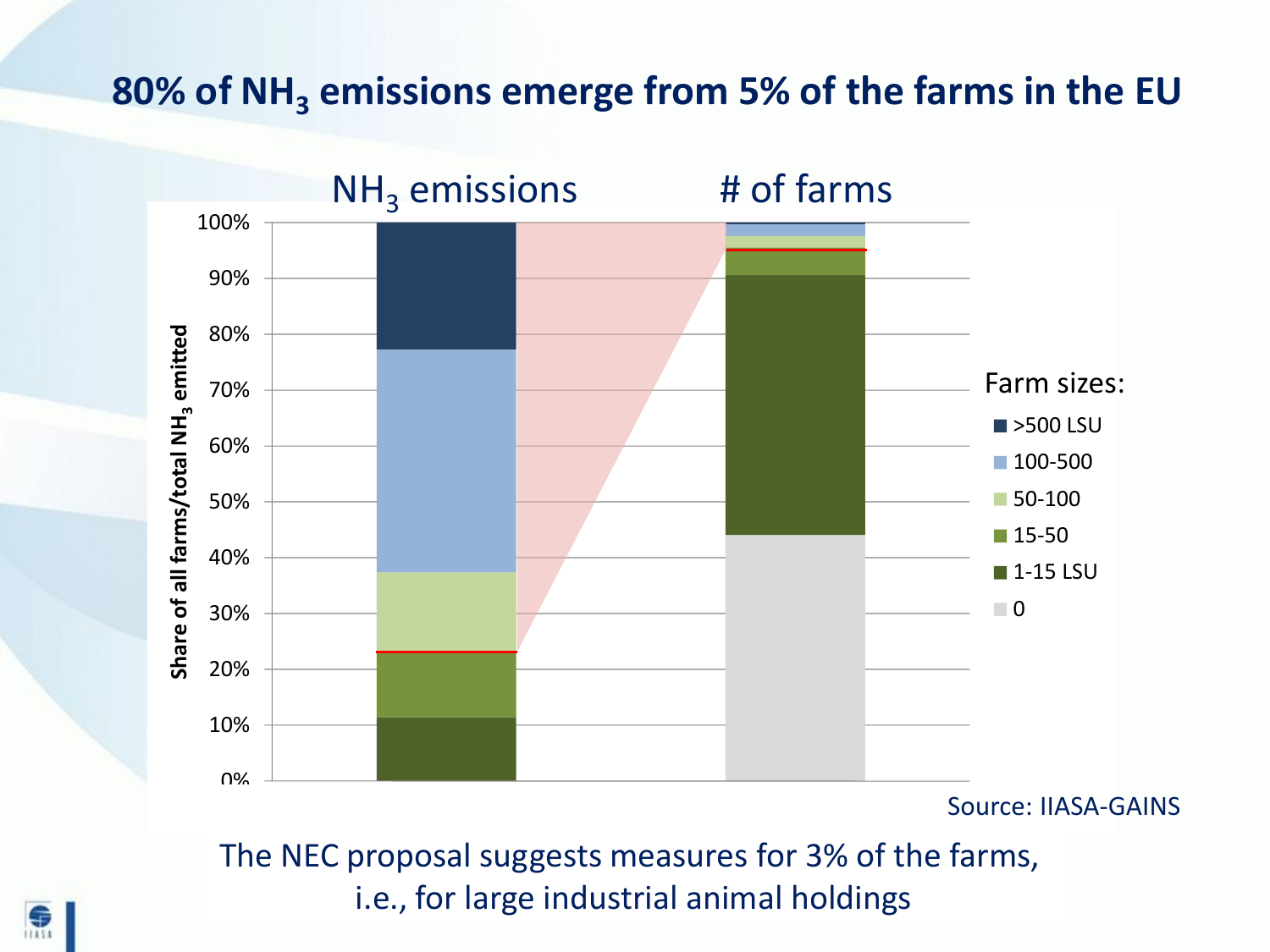# **There are large differences in the size structure of farms in the EU**





#### Source: IIASA-GAINS, based on EUROSTAT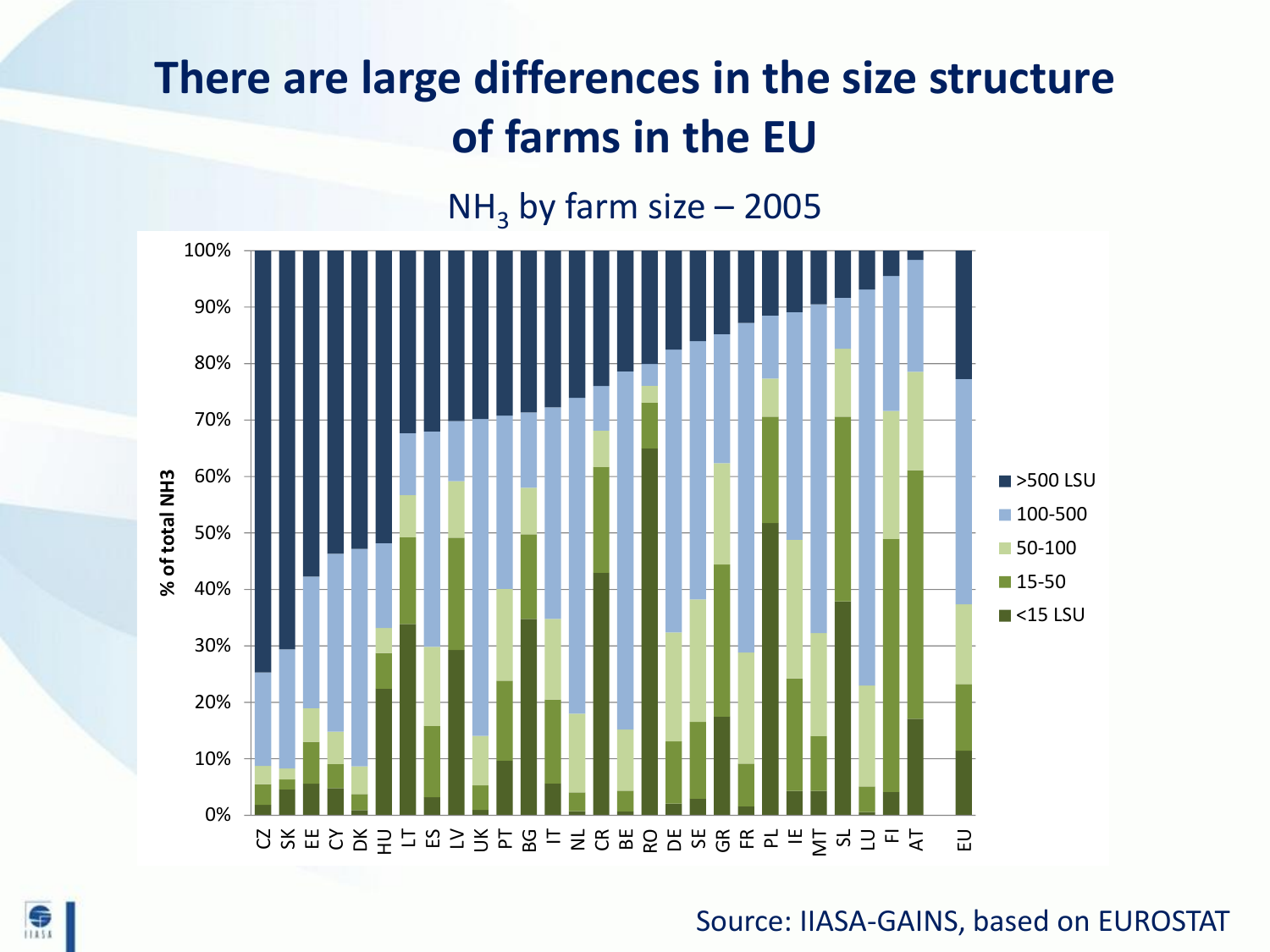# **Current policies are insufficient to avoid steep increases in global nitrogen emissions**

Regional and Global **Emissions of Air Pollutants: Recent Trends and Future** Scenarios

Markus Amann, Zbigniew Klimont, and Fabian Wagner

Ann.Rev.Env.Res. 38(1)



#### **Range of future NO<sup>x</sup> and NH<sup>3</sup> emissions in Asia: GAINS vs RCP scenarios**



Range spanned by different RCP climate scenarios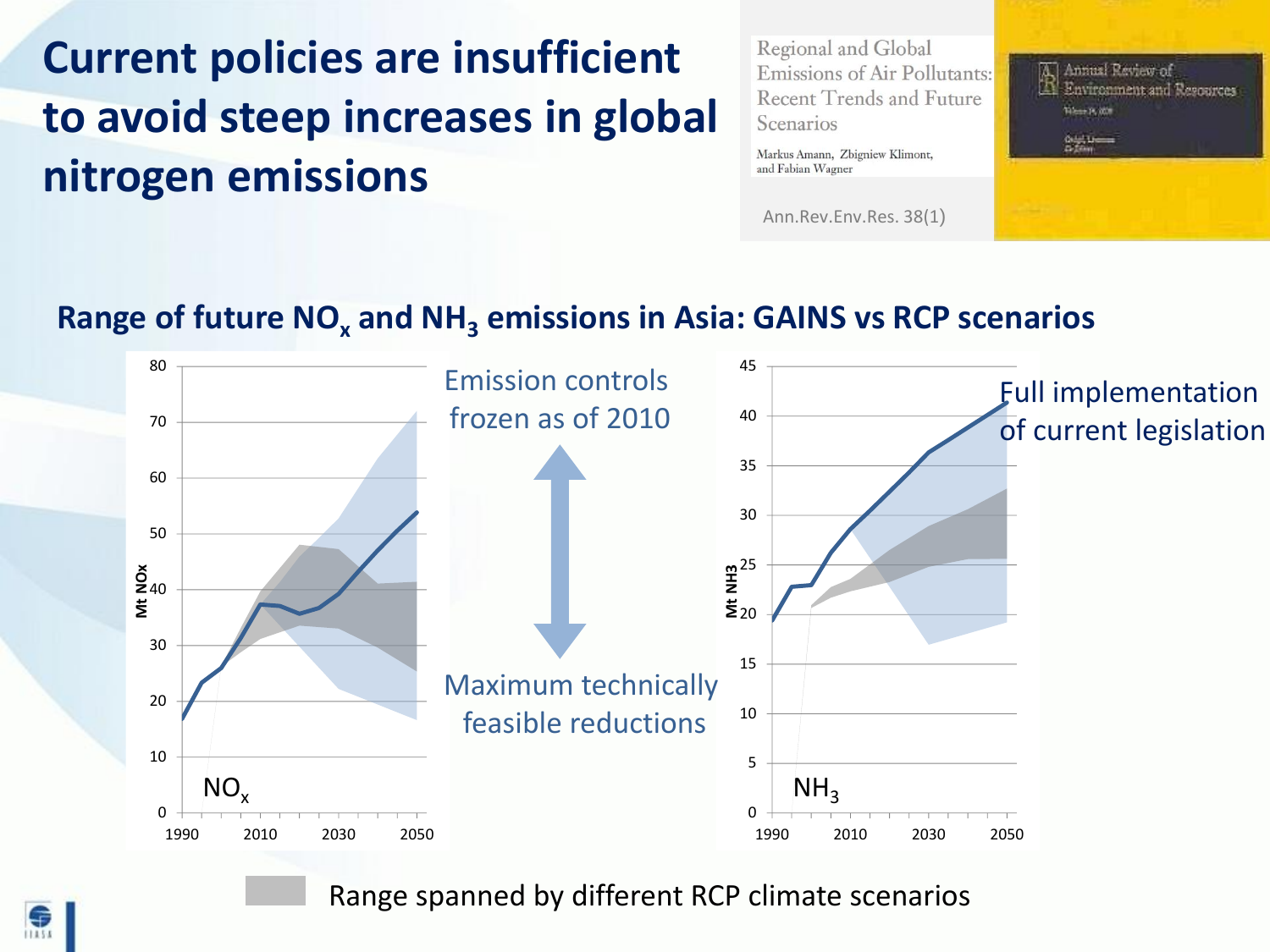# **Global health impact assessment (HIA) in GAINS**

- ▶ The global HIA method of WHO and Global Burden of Disease projects have been implemented in GAINS
- Main differences to the HRAPIE/WHO-Euro method:
	- ▶ Non-linear Exposure-Response (IER) functions
	- Cause-specific (IHD, COPD, stroke, lung cancer, ALRI)
	- **Including natural background**
- ▶ Inclusion of indoor pollution from household sources
- 'Population-attributable fraction' to scale pollution estimates with total deaths

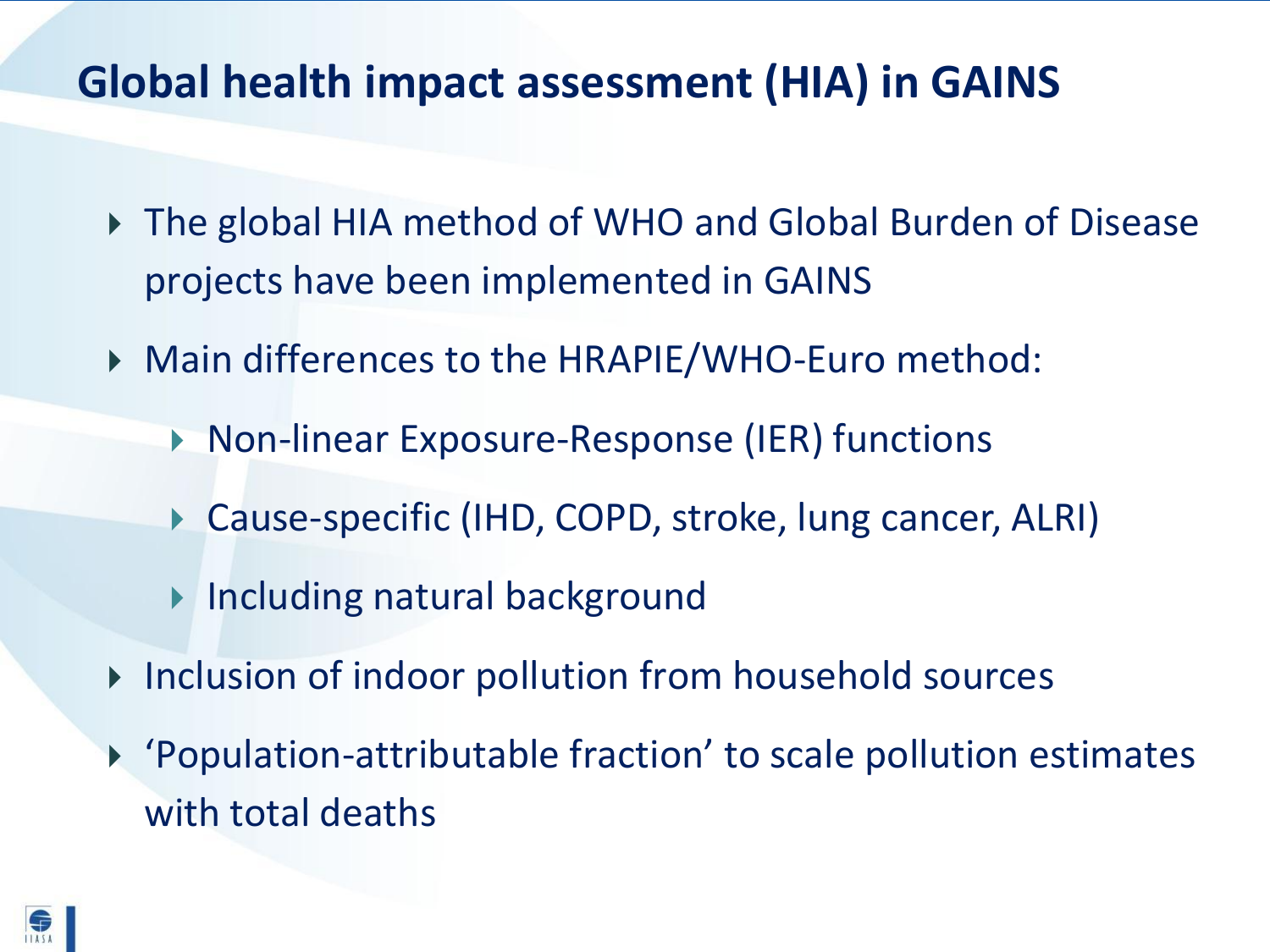# **Health and climate benefits of new energy policies**

- ▶ IEA 'Energy and Air Quality' report:
	- Current policies (CPS)
	- INDCs (NPS)
	- Best practices air pollution controls (BPR)
	- Clean Air Energy Policies (CAS)

Key findings:

 $11454$ 

- INDCs will have health co-benefits
- Ageing (+population growth) will counteract health benefits of air pollution controls
- A new energy policy can reduce health impacts, and cut  $CO<sub>2</sub>$  emissions by 20%

#### Exposure to WHO target levels China





>35 μg/m3 **25-35μg/m3** 15-25 μg/m3 10-15 μg/m3  $\le$ 10 μg/m3

Life expectancy (from total air pollution)